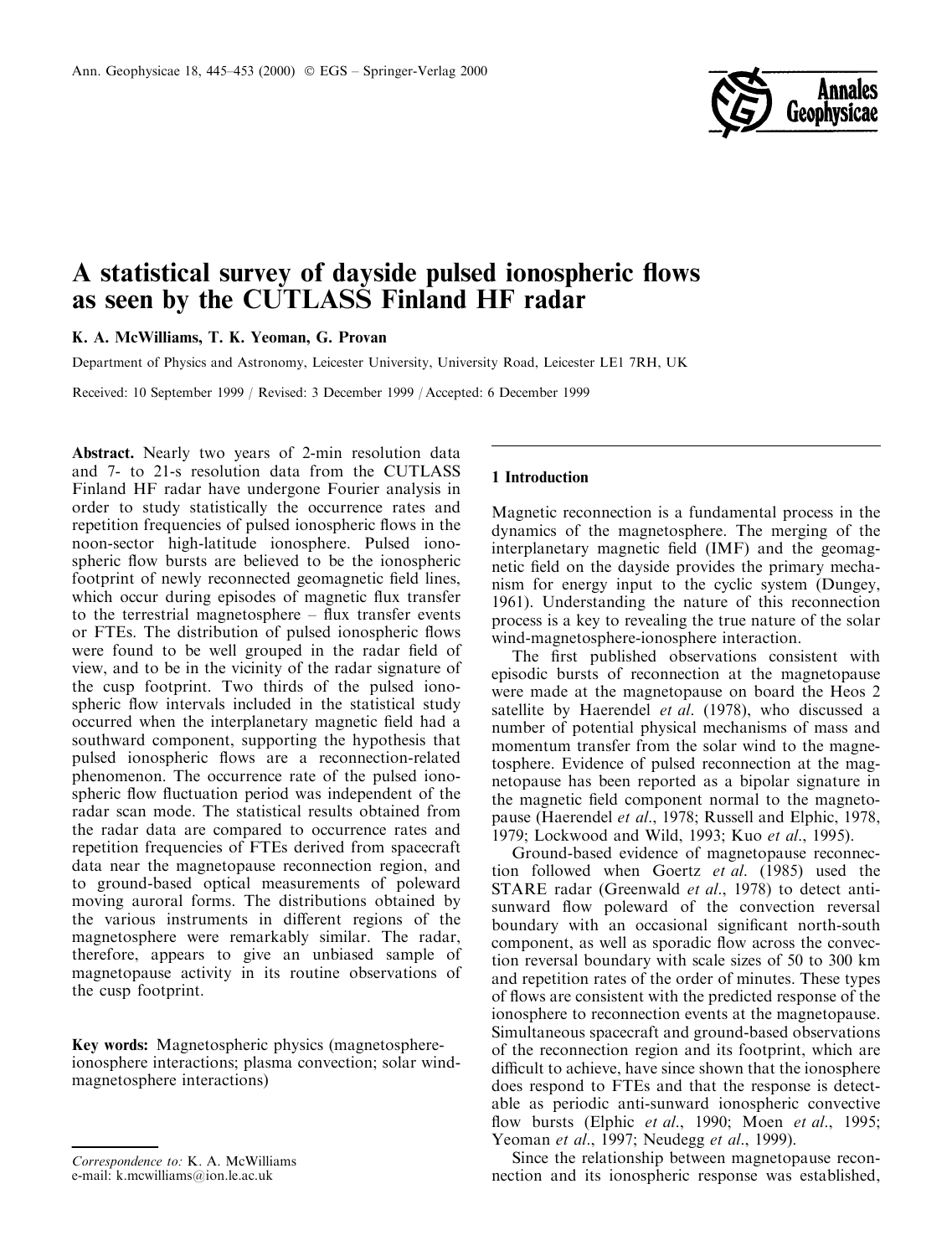many low-altitude studies have examined the nature of the ionospheric response to reconnection, and from this have attempted to make inferences about the nature of reconnection itself. Pulsed ionospheric flows (PIFs) have been observed in several frequency bands of radar data: UHF (Van Eyken et al., 1984), VHF (Goertz et al., 1985), and HF (Pinnock et al., 1995; Provan et al., 1998, 1999). Provan et al. (1999) produced a statistical study of the location and extent of PIFs seen by an HF radar. They found that the change in the ionospheric convection due to magnetic reconnection, periodic high-velocity anti-sunward bursts along the throat of the convection pattern, was in accordance with the average east-west IMF controlled tilt of the throat flow. Series of poleward moving auroral forms (PMAFs) at the polar cap boundary are believed to be the optical manifestation in the ionosphere of magnetospheric FTEs (Vorobjev et al., 1975; Sandholt et al., 1990, 1992; Fasel, 1995; Øieroset et al., 1997). Karlson et al. (1996) found an asymmetric prenoon-postnoon occurrence distribution of PMAFs which was highly dependent on the IMF  $B<sub>v</sub>$  component. Data from an HF radar, an all-sky camera, photometers, and an HF riometer have been compared and good agreement has been found between the various ground-based signatures of FTEs (Rodger et al., 1995).

Theoretical considerations of FTEs have resulted in suggestions for the possible cause of episodic bursts of reconnection at the magnetopause and in a description of their behaviour, both at the reconnection site and at their ionospheric footprint (Cowley, 1984; Siscoe and Huang, 1985; Cowley et al., 1991, 1992; Cowley and Lockwood, 1992; Lockwood, 1993; Lockwood et al., 1995; Lockwood and Hapgood, 1998). Hypotheses regarding the triggering mechanism, which predict separation times for FTEs from several to a few tens of minutes, include IMF  $B_z$  fluctuations (Lockwood et al., 1989), spontaneous FTEs (Lockwood and Wild, 1993), and intrinsic magnetospheric system control (Kuo et al., 1995).

In general, low-altitude measurements have shown that, on a case-by-case basis, dayside ionospheric processes can be related directly to reconnection at the magnetopause. In situ studies of reconnection are, by definition, difficult to achieve. HF radars offer routine observations and excellent coverage of the ionospheric footprint of the reconnection region, but do ionospheric measurements offer an unbiased sample of magnetopause reconnection? The aim of the current research is to examine quantitatively a large sample of PIFs seen by an HF radar in the magnetic local noon sector. A technique based on Fourier analysis has been employed to determine the time between successive PIFS, and the resulting distribution is compared with results obtained from in situ measurements of FTEs and with ground-based measurements of PMAFs. This comparison enables a determination of whether PIFs observed by HF radars in the noon-sector high-latitude ionosphere are representative of magnetopause activity. If this is so, the PIFS, which are measured routinely by HF radars and offer routine, large-scale observations of the

projection of the reconnection region, can be used to study the phenomenon of dayside magnetic reconnection.

# 2 Observations

The velocity data used in this study were obtained from the Co-operative UK Twin Located Auroral Sounding System (CUTLASS) (Milan et al., 1997), a pair of pulsed monostatic HF radars located in Iceland and Finland. The radars are a part of the international Super Dual Auroral Radar Network (SuperDARN) (Greenwald *et al.*, 1995), which covers a large portion of the northern and southern auroral zones and polar caps. The SuperDARN radars measure high latitude plasma convection in the Northern and Southern Hemispheres at E-region and F-region altitudes.

During the common mode of operation the radars step through a series of 16 consecutive beam positions. The beam is produced by an array of sixteen log-periodic antennas and an electronically controlled phasing matrix, which steers the radar beam through its 16-position scan. The transmission sequence for the radars is a multipulse pattern. In standard operations the radars have a range resolution of 45 km. In normal operations the radars run between 9 and 14 MHz (measuring ionospheric irregularities between 10 and 17 m), often changing their frequency between day and night depending on the ionisation of the F region, giving a typical angular resolution of 4° or a half-power beam width of about 100 km at the half-range mark of 1500 km. The multi-pulse sequence used in the SuperDARN common mode of operation consists of seven pulses sent out during a 100 ms transmission window. The dwell time for each beam is 7 s, resulting in a 2-min scan time for the entire field of view. In high-time resolution mode fewer beams are scanned more frequently, or the dwell time is reduced, or both. This makes it possible to reduce the time resolution for a beam to one second. In the hightime resolution data used in the current study, the temporal resolution along a beam has been reduced from 2 min to  $7-21$  s, depending on the scan mode.

# 3 Data analysis

Studies of pulsed ionospheric flows have generally relied on visual event-by-event analysis of hand-picked data. For this study, an attempt was made to devise an objective, quantitative method to analyse PIFs. The technique utilises the Fourier transform to determine the dominant repetition frequencies in the noon-sector ionospheric convection.

## 3.1 Selecting the PIF intervals

PIFs are most easily identified in the CUTLASS radar line-of-sight (LOS) velocity data as periodic high velocity stripes moving away from the radar into the polar cap, often at speeds of the order of 1 km  $s^{-1}$ . The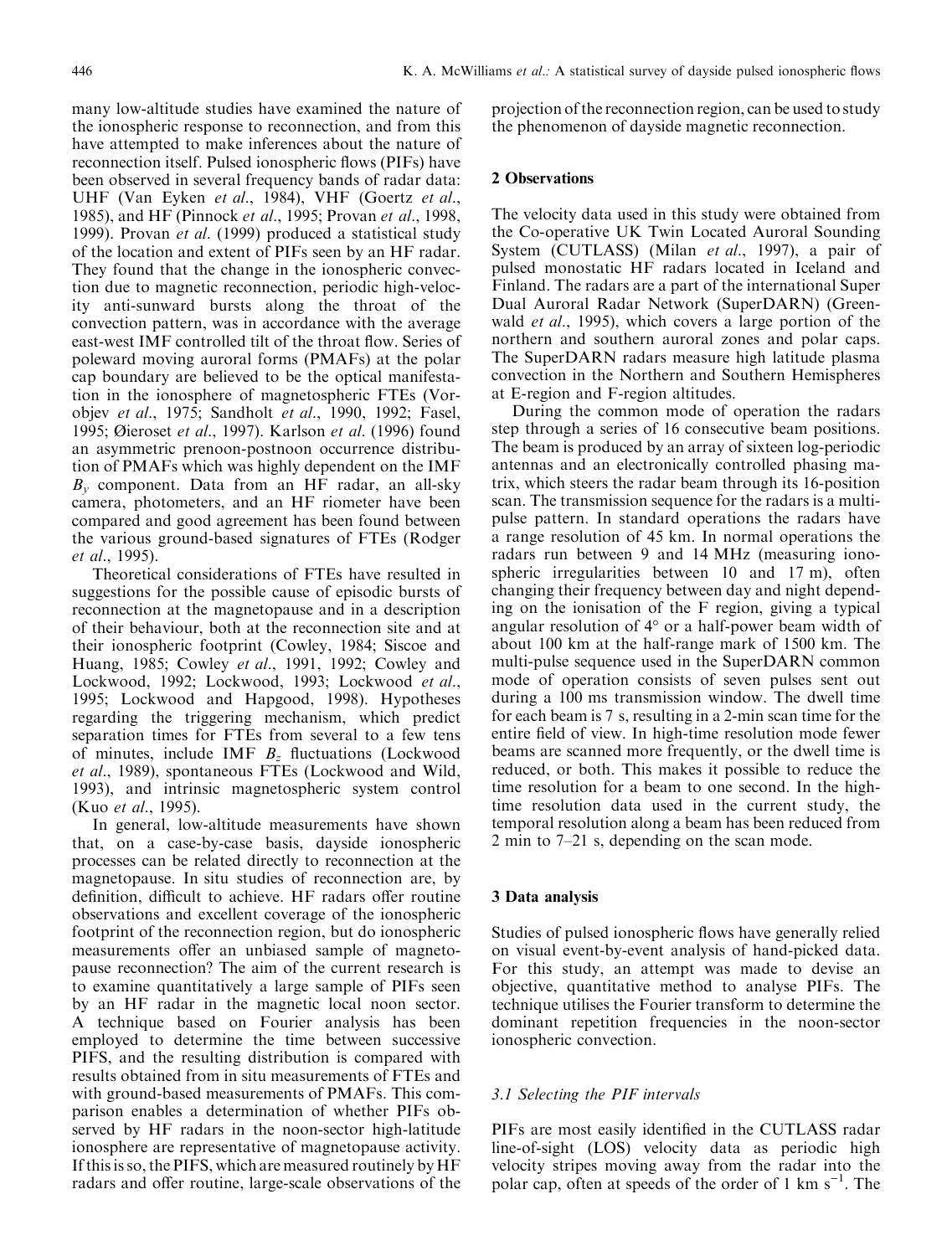

Fig. 1. Line-of-sight velocity data measured by CUTLASS Finland radar beams 15 and 3 between 08:00 and 15:00 UT on 3 January, 1996. Poleward-moving flow bursts are evident as the red

top panel in Fig. 1 is a typical example of periodic antisunward flow bursts seen in HF radar data. These data were measured by beam 15 (the easternmost beam) of the CUTLASS Finland radar between 08:00 and 15:00 UT on 3 January, 1996, one of the intervals included in the statistical study. In this range-time-velocity plot ground scatter is coloured grey, while the ionospheric scatter is represented by the colour scale on the right. Negative velocities (the yellow and red portion of the colour bar) signify plasma motion away from the radar. The identification of high-speed flow bursts such as these has been the most commonly used method to identify pulsed cusp footprint signatures in the radar data in previous studies of the ionospheric footprint of the magnetospheric cusp (e.g. Pinnock et al., 1995; Rodger and Pinnock, 1997; Provan et al., 1998; Neudegg et al., 1999).

The measured signal of the poleward-moving flow bursts depends on the direction of the plasma flow with respect to the radar beam direction. The high-velocity stripes described are the signature of a strong, periodic flow component away from the radar. As the plasma flow direction becomes less beam-aligned the measured signature of the PIFs becomes less evident. This effect is

stripes seen in the data from beam  $15$  (top). Periodic velocity fluctuations also exist in the beam  $3$  data (bottom), but they are not so visually obvious

manifested in a decrease in the flow velocity and range extent of the PIFs along the radar beam, and in less distinction between flow pulses. The backscatter measurements made along beam 3, which is in the western portion of the CUTLASS Finland radar, are presented in the bottom panel of Fig. 1. These are the measurements taken at the same time as the high-velocity stripes are seen in the easternmost beam in the radar field of view. Velocity perturbations are present in the data from beam 3, but they are not so visually obvious as those measured along beam 15. In order to study the extent of the PIF, it is therefore necessary to devise a quantitative method for finding periodicities in the plasma flow that may not look like the typical high-velocity flow bursts seen moving away from the radar.

The intervals selected for this statistical survey of PIFs were taken from CUTLASS Finland data measured between March 1995 and September 1996, inclusive. The flows occurred in the dayside ionosphere within several hours of magnetic local noon. Both high time resolution data (7 to 21 s dwell time per beam, depending on the scan pattern) and common mode (2 min resolution) data were studied, since both scanning modes have high enough resolution to detect PIFs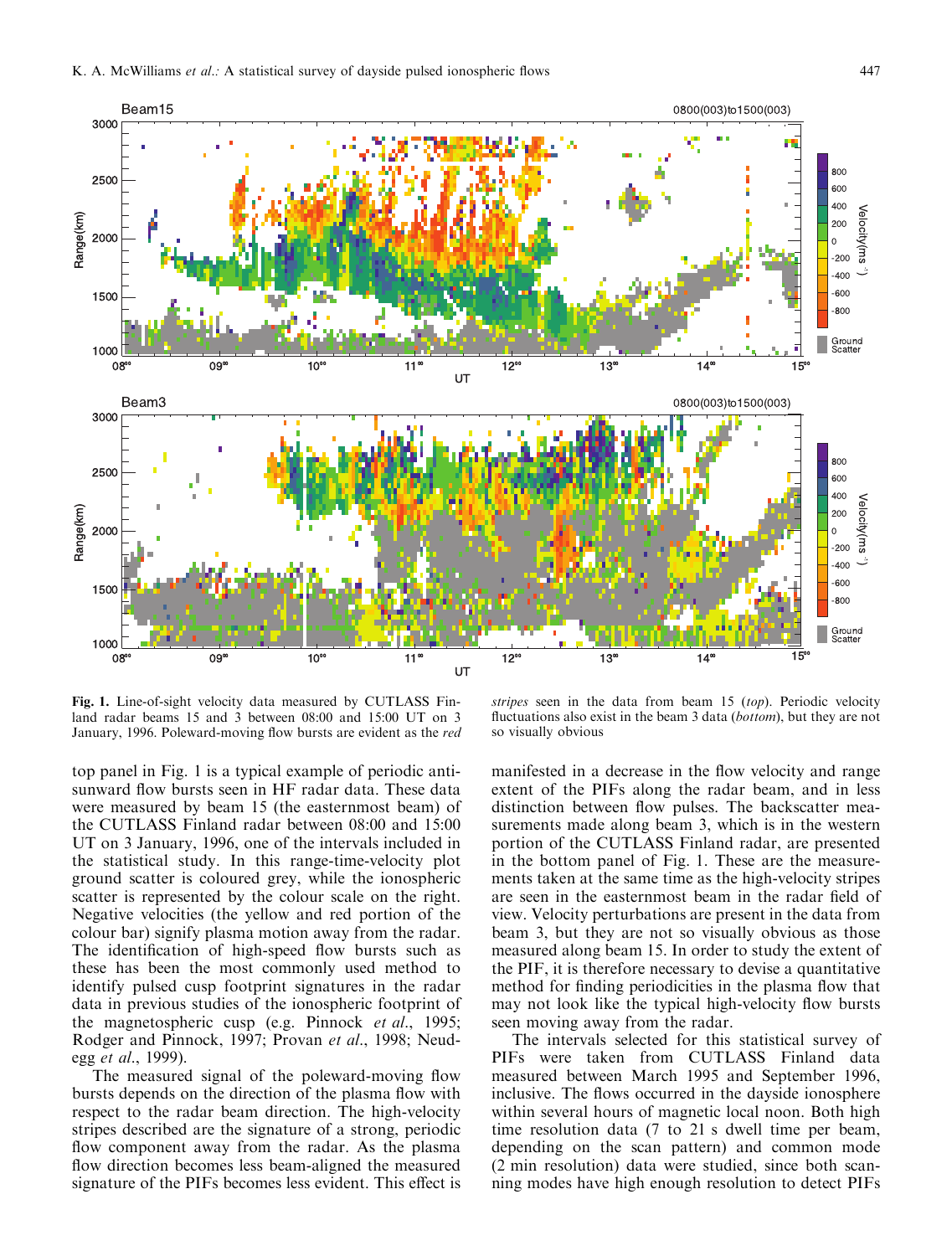(Provan and Yeoman, 1999). LOS velocity data were selected by an initial visual inspection of dayside measurements from all radar beams. This preliminary survey revealed 239 intervals with visually apparent variable flows on at least one radar beam. The high-time resolution data, selected in the same manner included 60 intervals, comprising 149 hours of radar data.

Once an interval was identified based on the PIF signatures in the LOS data, it was necessary to check that the data was measured in the vicinity of the cusp footprint. The geographic projection of a single radar scan measured between 10:42 and 10:44 UT on 3 January, 1996 is presented in Fig. 2. The line of sight velocity is plotted in Fig. 2a and the spectral width in Fig. 2b. The line-of-sight velocity plot has the same colour scale as the range-time-velocity plot in Fig. 1, where negative velocities denote flow away from the



Fig. 2. a The single-scan line-of-sight velocity data measured by the CUTLASS Finland radar between 10:42 and 10:44 UT, 3 January, 1996. The co-ordinates are geographic and the colour scale is such that negative velocities (red-yellow) signify motion away from the radar. b The single-scan spectral width plot from 10:42 to 10:44 UT, 3 January, 1996

radar. The flow components toward the radar in the west and away from the radar in the east are consistent with eastward flow across the radar field of view. The high-latitude red stripes that were evident in the top panel of Fig. 1 correspond to the red patches originating in the centre of the field of view and extending to far ranges in the easternmost beams. The IMF for this interval had a  $B_z$  component of about  $-2$  nT (GSM) and a  $B_y$  component of about  $-4$  nT (GSM), measured by the WIND spacecraft magnetic field instrument (Lepping et al., 1995). WIND was located approximately 170 Earth radii upstream. The strong duskward flows away from the radar are consistent with the negative  $B_v$ component. The spectral width of the CUTLASS measurements can be used to estimate the location of the ionospheric footprint of the magnetospheric cusp. In the radar data the cusp footprint is identified as having a complex Doppler spectrum and a broad spectral width distribution (Baker et al., 1995). The high spectral widths (above 400 m  $s^{-1}$ ) are found above approximately 75° in Fig. 2b. The flow toward the radar at medium ranges in the east coincides with a region of narrow spectral widths. This is consistent with the lower latitude sunward return flow on closed field lines. The ground scatter at lower latitudes is also characterised by narrow spectral widths.

#### 3.2 Fourier analysis

To quantify the periodic fluctuations in the hand picked data, a Fourier transform (FFT) was applied to the time series for each range cell in the radar field of view. The Fourier analysis of the time series required some pretransform processing: linear trends in the velocity data were removed, the time series were shifted in order to have a zero mean value, and the ends of the time series were tapered using a cosine bell curve.

Figure 3a is the LOS velocity time series measured at range 52 of beam 15 between 9:30 and 12:30 UT on 3 January, 1996. Strong bursts of flow away from the radar (negative Doppler shifts) are evident. Figure 3b is the resulting Fourier spectrum of the time series in Fig. 3a. The spectrum has been normalised to the peak value, which occurs at approximately 0.09 mHz. The equivalent period for this frequency is about 189 min and corresponds to the duration of the time series. In an attempt to ensure a good velocity sample with few data gaps, an FFT was calculated only if more than 20% of the possible data points in the time series existed. This value was chosen in order to accommodate the geometric effects of the large-scale radar measurements. As the radar rotates into the noon sector, the eastern beams measure the PIFs first while the western beams generally measure no backscatter. The reverse occurs as the radar moves out of the noon sector. The repetition frequencies in the Fourier spectrum were considered to be significant when their power exceeded five percent of the maximum power. The equivalent periods that are above the 5% minimum power threshold in Fig. 3b occur at about 189, 41, 12, 9, 8, and 5 min.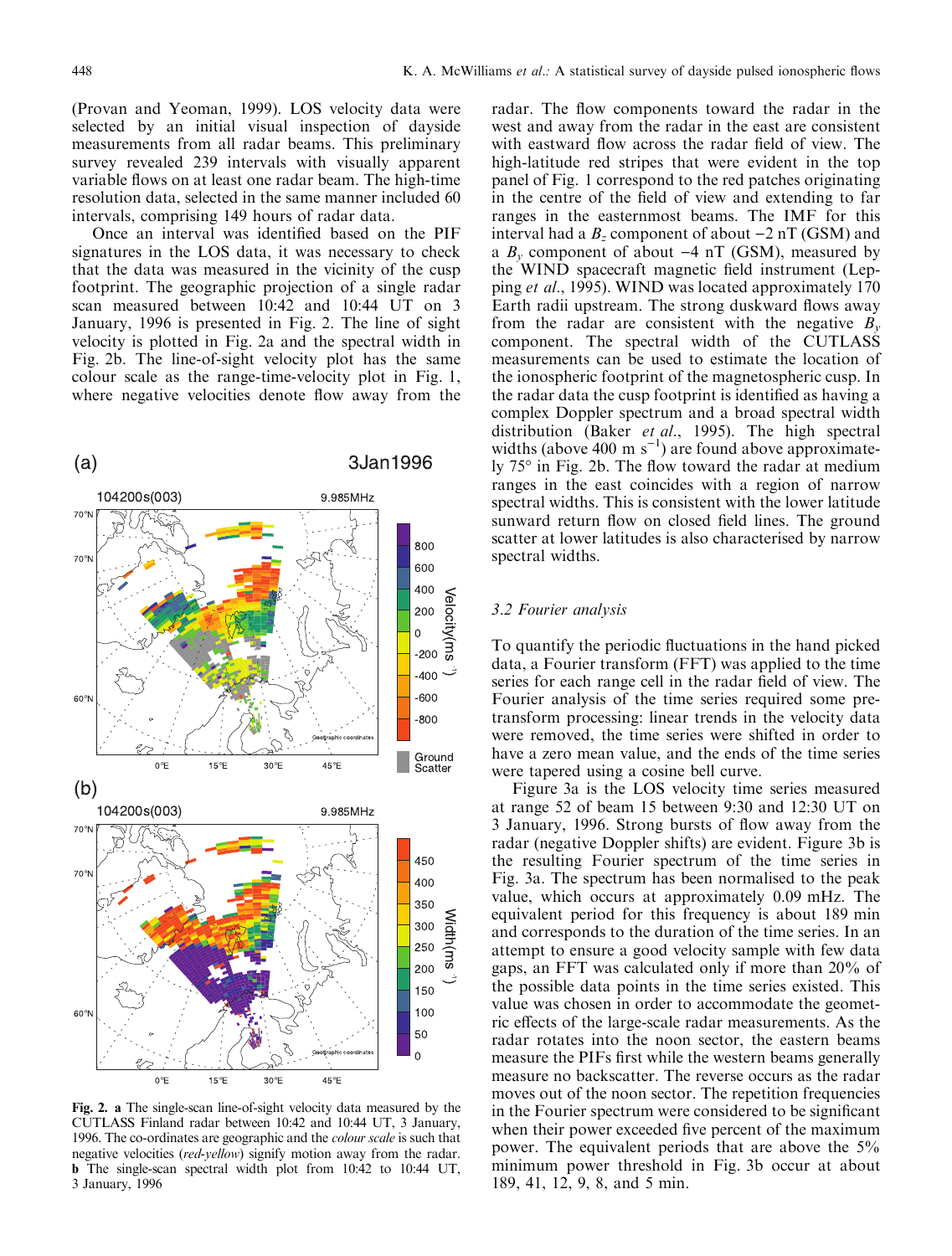

Fig. 3. a The CUTLASS velocity time series from beam 15, range 52 on 3 January, 1996, between 09:30 and 12:30 UT. b The Fourier spectrum of CUTLASS velocity time series in a normalised to the peak power. Fluctuations above the 5% minimum normalised power threshold occur at approximately 189, 41, 12, 9, 8, and 5 min

In order to facilitate comparison with other data sets (Lockwood and Wild, 1993; Kuo et al., 1995; Fasel, 1995), which have dealt with the time between successive FTEs or PMAFs, the oscillation frequencies from the FFT analysis of the time series were converted to repetition periods, in minutes. The distribution within the radar field of view of the resulting repetition periods for each interval were then investigated. Figure 4 presents an example of the distribution of the fluctuation period over the radar field of view. These have been deduced from the FFT of the  $09:30-14:00$  UT time series on 3 January, 1996. Each plot represents the spatial

distribution of significant fluctuations, as defined already, within a 1 min interval. For example, the top left plot shows the range cells where such periodicities, T, were found in the field of view such that 4.0 min  $\leq$  $T < 5.0$  min. The plot to its right shows where 5.0 min  $\leq T < 6.0$  min, and so on. The grey range cells are where the FFT analysis has found significant periodicities within the specified one-minute interval, as defined above. Range cells where the FFT spectrum is calculable but there are no significant spectral peaks within the stated range are coloured black. In Fig. 4 there is a very clear grouping of range cells with similar



Fig. 4. Occurrence of velocity fluctuation period T, such that  $4.0 \text{ min} \le T \le 5.0 \text{ min}$ ,  $5.0 \text{ min} \le T \le 6.0 \text{ min}$ ,  $6.0 \text{ min} \le T$  $4.0 \text{ min} \leq T \leq 5.0 \text{ min}$ ,  $T < 7.0$  min, and so on for the 09:00-13:00 UT interval on 3 January, 1996. Range cells where the FFT spectrum is calculable but there are no periods within the stated range above the

minimum power threshold are coloured black. The grey range cells are where the FFT analysis has found periods within the specified one-minute interval. A clear grouping of range cells with similar periods can be seen between range gates 30 and 60 and extending across beams 0 to 12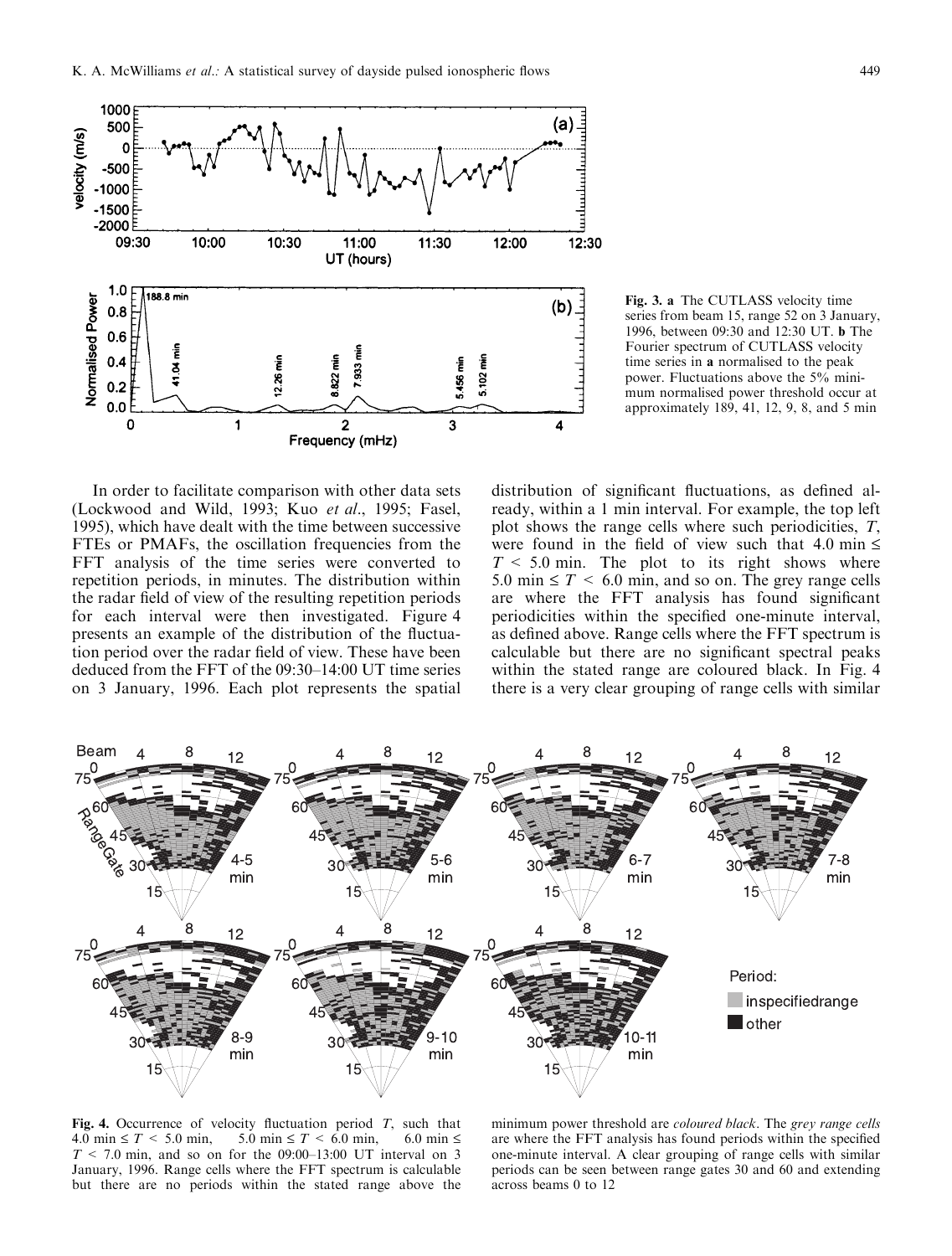

Fig. 5. The distribution of the velocity fluctuation periods from Fig. 4 for the 09:00±13:00 UT interval on 3 January, 1996, for velocity fluctuations with periods between 0 and 50 min. The distribution has a high occurrence rate at low periods that decreases with increasing period, and is typical of the PIF intervals studied

periods in the centre of the radar field of view between range gates 30 and 60 that extend across beams 0 to 12. The grouping tended to become less obvious for higher T. Comparison of these plots with the LOS velocity data in Fig. 2a reveals that the grouped periodicities are found in the poleward-moving PIFs. Some intervals included in the statistical study have also shown well grouped periods in the part of the field of view believed to be sunward return flow on closed field lines. The most poleward region of PIFs in the eastern part of the field of view was not well suited to the FFT analysis. The time series in this region consisted of high speed flow bursts separated by data gaps.

For each one-minute period interval (each panel in Fig. 4), the normalised power of the significant peaks of the Fourier spectra across the field of view were added together. This gave, for each panel in Fig. 4, a quantitative estimate of the contribution of that velocity repetition period to the ionospheric convection over the whole radar field of view. For example, for beam 15, range 52 (see Fig. 3b) there were no Fourier spectral peaks with periods between 4 and 5 min, so the total contribution for this range cell in the  $4-5$  min interval was zero. Between 5 and 6 min, there were two Fourier spectral peaks above the 5% minimum power threshold. Therefore the total normalised power for the  $5-6$  min interval is roughly 0.15. The totals in each one-minute interval were then summed over the entire field of view. For example, contributions from all range cells for the 4±5 min interval were summed and the total was approximately 0.65. The resulting distribution of velocity fluctuations with periods between  $0$  and  $50$  min is plotted in Fig. 5. In general, this distribution with a high occurrence rate at low periods that decreased with increasing period was typical of the PIF intervals studied.

# 3.3 The statistics

In order to determine which intervals were suitable for the statistical study, it was necessary to devise a quantifiable method to select the data in which the periodicities were well grouped, like the data shown in Fig. 4. The result was a simple algorithm that compared the number of range cells where periodicities existed (the grey range cells in Fig. 4) to the number of their adjacent grey neighbours. The neighbouring cells included in the calculation are those which share a side with the range cell in question; therefore each range cell has a maximum of four neighbours. The ratio of the

total number of grey neighbours to the total number of grey points represents how well grouped the periodicities are within the field of view. For example, for a statistically large distribution such that edge effects can be neglected, the maximum ratio that could be obtained is 4. Inspection showed that a ratio of 1.5 corresponds to substantial aggregation in the field of view. An interval is considered therefore to be well grouped if it has at least two one-minute period intervals with a ratio greater than 1.5. Only data further away from the radar than range gate 25 is considered, as this is the minimum range where F-region ionospheric backscatter is observed in the LOS data. Of the original 239 PIF intervals selected by hand in the common mode data set, 139 intervals, comprising 456.25 h of observations, survived the Fourier analysis and were well enough grouped in the radar field of view to be used in the statistical aggregation. Data from the 60 high-time resolution intervals (149 h of data) did not undergo this rigorous analysis of the grouping because usually only one beam was operating at the higher resolution. However, all high-time resolution events showed a tendency for clustering of the grey cells along the beam at the expected ranges.

# 4 Discussion

#### 4.1 Occurrence rates and repetition frequencies

For each of the intervals the total contribution of each weighted periodicity in all range cells was calculated. Then a distribution over the one-minute periodicity intervals between 0 and 50 min was determined, like the one in Fig. 5. In order to account for the different interval durations, the occurrence rate for each distribution was multiplied by the length of the PIF interval. This periodicity histogram format was chosen to facilitate the comparison with results from in situ spacecraft and ground-based optical measurements. The results for all intervals in the statistical study were then combined to produce a histogram of the occurrence rate of the PIF period versus the period. The normalised histogram for the common mode data is coloured grey in Fig. 6a. There are no periods less than 4 min, since the sampling rate of the radar is 2 min, i.e. the Nyquist frequency is 4.2 mHz. The occurrence rate of the line of sight velocity fluctuation period decreases with increasing repetition period. The solid and dotted lines denote the normalised occurrence rate of the distributions of the inter-FTE intervals deduced from the ISEE spacecraft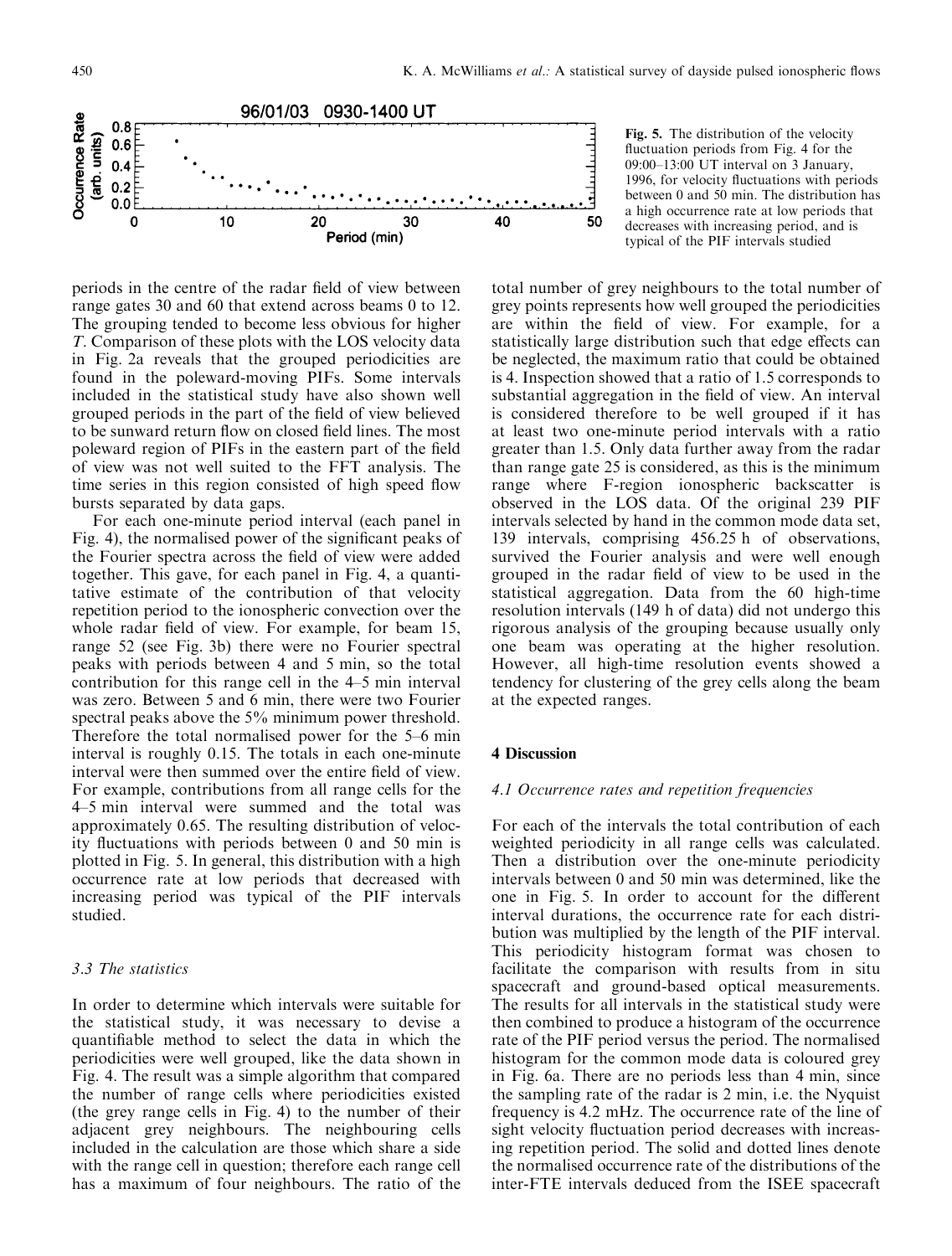

Fig. 6a, b. The occurrence rate of the line of sight velocity fluctuation period for a 2-min (common mode) and b high-time resolution (7 to 21 s) CUTLASS Finland radar data. The solid and dotted lines are the distributions of inter-FTE intervals from ISEE spacecraft data

near the magnetopause in the reconnection region by Lockwood and Wild (1993) and Kuo et al. (1995), respectively. The dashed line represents the normalised occurrence rate of the time between PMAFs in optical data (Fasel, 1995). The statistical distribution of the high-time resolution radar data intervals is shown in Fig. 6b. The distribution of the common mode and high-time resolution data sets are very similar, which confirms statistically that the common mode of operation is capable of detecting PIFs, as demonstrated by Provan and Yeoman (1999). Furthermore, the similarity between the radar data, the spacecraft data, and the optical data is striking, especially considering that the measurements were taken in different regions of the magnetosphere by different instruments and that vastly different analysis techniques were employed. Because the FFTs of the LOS velocity time series include all fluctuations measured in the ionospheric plasma flows, more fluctuations may be included in the statistical distribution than just those associated with FTEs, such as longer period IMF variations or more rapidly varying ULF waves (Milan et al., 1999).

## 4.2 IMF distribution

A preliminary survey of the IMF conditions seen by the WIND magnetic field instrument during the intervals of pulsed ionospheric flows seen by the CUTLASS Finland radar reveals no dependence on the IMF  $B<sub>v</sub>$  component and a strong dependence on the IMF  $B<sub>z</sub>$  component (see Fig. 7). Of the intervals 67% occurred during southward IMF conditions, which lends support to the hypothesis that PIFs are a reconnection-related phenomenon. The IMF orientation in this study is consistent with the statistical studies of FTEs by Rijnbeek et al. (1984) and



measured in the vicinity of dayside reconnection by Lockwood and Wild (1993) and Kuo et al. (1995), respectively. The dashed line is the distribution of the time between ground-based optical measurements of poleward moving auroral forms (Fasel, 1995)



Fig. 7. The IMF  $Y$  and  $Z$  dependence for all PIF intervals with a clear IMF orientation that were used to deduce the occurrence rate of the transient flow periodicities used to deduce the distribution in Fig. 6. There is a strong dependence on the  $B<sub>z</sub>$  component, with 67% of the intervals occurring during southward IMF conditions. There is no dependence on the  $B<sub>v</sub>$  component of the IMF

Berchem and Russell (1984) who found a strong dependence on IMF  $B_z$ . The lack of a dependence on the IMF  $B<sub>v</sub>$  component contrasts with the results of Provan et al. (1998) who found a preponderance of positive IMF  $B_v$  intervals in the radar data. A similar  $B_v$ bias in PMAFs was reported by Sandholt et al. (1992) and was attributed to the field-aligned current orientation (Saunders, 1989). The PIF identification technique of Provan et al. (1998) relied on a visual inspection of data from only one or two radar beams in the field of view. This may have introduced some radar geometry effects. This is in contrast to the automated, quantitative technique for PIF analysis presented here, whose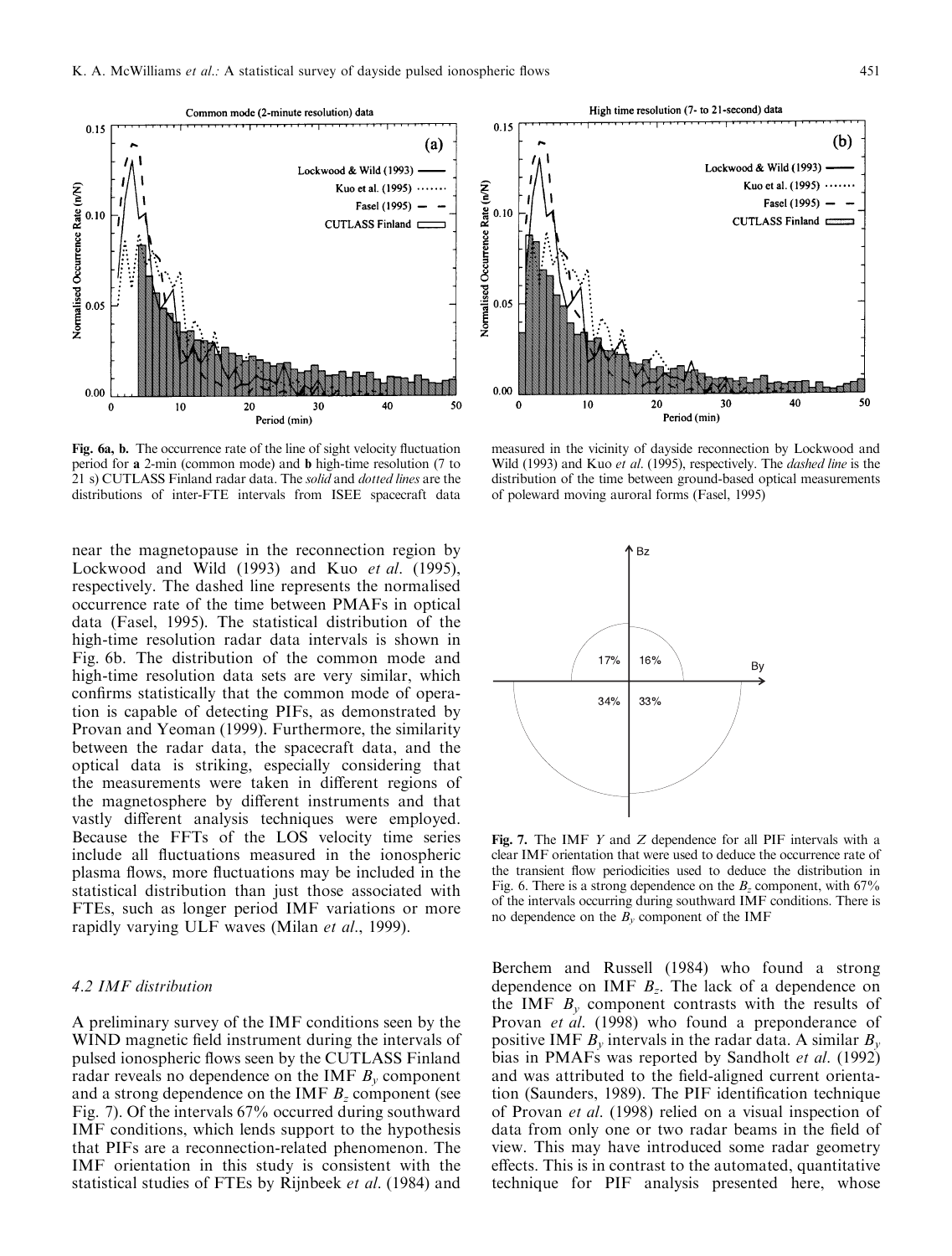strength lies in the objective nature of the analysis of velocity fluctuations across the entire radar field of view.

# 5 Summary

PIFs have been established as the ionospheric electric field signature of FTEs (Goertz et al., 1985; Elphic et al., 1990; Moen et al., 1995; Yeoman et al., 1997; Neudegg et al., 1999). Two-minute and 7 to 21 s HF radar data measured between March 1995 and September 1996 by the CUTLASS Finland radar were studied to determine the statistical distribution of the repetition frequencies of ionospheric electric field fluctuations in the footprint of the dayside magnetic reconnection region in order to make a comparison with in situ measurements of reconnection. The analysis technique was based on the Fourier transform, which was used to select the dominant repetition rates of the periodic flow bursts seen along the radar line-of-sight. The velocity fluctuations were well grouped within the field-of-view, and they were found in both the bursty poleward flow and in the sunward return flow at lower latitudes.  $67\%$ of the well-grouped PIF intervals occurred during southward IMF conditions, a strong indication that they are a reconnection-related phenomenon. No such IMF  $B<sub>v</sub>$  bias was observed.

The statistical distributions of the PIF repetition periods seen by CUTLASS agreed with satellite observations of the inter-FTE interval (Lockwood and Wild, 1993; Kuo et al., 1995) and optical observations of poleward moving auroral forms (Fasel, 1995). The radar, therefore, appears to give an unbiased sample of the ionospheric footprint of magnetopause activity. Caution must be used when interpreting pulsed ionospheric flows in radar, optical and other data sets in this manner, however, since other phenomena, such as ULF waves, may be responsible for the pulsed nature of the velocity data.

The statistical distributions of the PIFs seen by CUTLASS were found to be independent of the temporal resolution of the scan mode, confirming that the common mode of operation is useful for detecting pulsed flows in the cusp. High-time resolution data is preferable, however, for studying the evolution of flows. The radars have the advantage of routine observations of the cusp footprint and are therefore an extremely useful tool in the study of magnetopause activity. The analysis technique will be applied to additional Super-DARN radars to explore instrument geometry, local time, and interhemispheric effects.

Acknowledgements CUTLASS is supported by the Particle Physics and Astronomy Research Council (PPARC grant PPA/R/R/1997/ 00256), UK, the Swedish Institute for Space Physics, Uppsala, and the Finnish Meteorological Institute, Helsinki. K. McWilliams would like to thank S.E. Milan for many helpful discussions. The authors would like to thank the principal investigators R.P. Lepping and K. Ogilvie for the use of key parameter data from the WIND MFI and SWE instruments, respectively. K. McWilliams gratefully acknowledges graduate research funding from the Association of Commonwealth Universities of the British Council. G. Provan is supported by PPARC grant PPA/G/O/1997/00254.

The Editor in chief thanks C.T. Russell and another referee for their help in evaluating this paper.

#### References

- Baker, K. B., J. R. Dudeney, R. A. Greenwald, M. Pinnock, P. T. Newell, A. S. Rodger, N. Mattin, and C.-I. Meng, HF radar signatures of the cusp and low-latitude boundary layer, J. Geophys. Res., 100, 7671-7695, 1995.
- Berchem, J., and C. T. Russell, Flux transfer events on the magnetopause: spatial distribution and controlling factors, J. Geophys. Res., 89, 6689-6703, 1984.
- Cowley, S. W. H., Solar wind control of magnetospheric convection, in Achievement of the international magnetospheric study, IMS, pp. 483, Noorwijk, Netherlands, 1984.
- Cowley, S. W. H. and M. Lockwood, Excitation and decay of solar wind-driven flows in the magnetosphere-ionosphere system, Ann. Geophysicae, 10, 103, 1992.
- Cowley, S. W. H., M. P. Freeman, M. Lockwood, and M. F. Smith, The ionospheric signature of flux transfer events, in *Cluster*dayside polar cusp, ESA SP-330, pp. 105, 1991.
- Cowley, S. W. H., J. P. Morelli, M. P. Freeman, M. Lockwood, and M. F. Smith, Excitation and decay of flows in the magnetosphere-ionosphere system due to magnetic reconnection at the dayside magnetopause and in the geomagnetic tail, in *Proc.* International Conference on substorms, ESA SP-335, pp. 117, 1992.
- Dungey, J. W., Interplanetary magnetic field and the auroral zones, Phys. Rev. Lett., **6,** 47, 1961.
- Elphic, R. C., M. Lockwood, S. W. H. Cowley, and P. E. Sandholt, Flux transfer events at the magnetopause and in the ionosphere, Geophys. Res. Lett., 17, 2241-2244, 1990.
- Fasel, G. J., Dayside poleward moving auroral forms: a statistical study, J. Geophys. Res., 100, 11 891-11 905, 1995.
- Goertz, C. K., E. Nielsen, A. Korth, K. -H. Glaûmeier, C. Haldoupis, P. Hoeg, and D. Hayward, Observations of a possible ground signature of flux transfer events, *J. Geophys. Res.*, **90,** 4069– 4078, 1985.
- Greenwald, R. A., W. Weiss, E. Nielsen, and N. R. Thomson, STARE: a new radar auroral backscatter experiment in northern Scandinavia, Radio Sci., 13, 1021-1039, 1978.
- Greenwald, R. A., K. B. Baker, J. R. Dudeney, M. Pinnock, T. B. Jones, E. C. Thomas, J.-P. Villain, J.-C. Cerisier, C. Senior, C. Hanuise, R. D. Hunsucker, G. Sofko, J. Koehler, E. Nielsen, R. Pellinen, A. D. M. Walker, N. Sato, and H. Yamagishi, DARN/SuperDARN: a global view of the dynamics of high-latitude convection, Space Sci. Rev., 71, 761-796, 1995.
- Haerendel, G., G. Paschmann, N. Sckopke, H. Rosenbauer, and P. C. Hedgecock, The frontside boundary layer of the magnetopause and the problem of reconnection, J. Geophys. Res., 83, 3195, 1978.
- Karlson, K. A., M. Øieroset, J. Moen, and P. E. Sandholt, A. statistical study of flux transfer event signatures in the dayside aurora: the IMF  $B_v$ -related prenoon-postnoon asymmetry, J. Geophys. Res., 101, 59-68, 1996.
- Kuo, H., C. T. Russell, and G. Lee, Statistical studies of flux transfer events, *J. Geophys. Res.*, 100, 3513-3519, 1995.
- Lepping, R. P., M. H. Acuña, L. F. Burlaga, W. M. Farrell, J. A. Slavin, K. H. Schatten, F. Mariani, N. F. Ness, F. M. Neubauer, Y. C. Whang, J. B. Byrnes, R. S. Kennon, P. V. Panetta, J. Scheifele, and E. M. Worley, The WIND magnetic field investigation, Space Sci. Rev., 71, 207-229, 1995.
- Lockwood, M., Modelling the high-latitude ionosphere for timevarying plasma convection, Proc. I.E.E.  $(H)$ , 140, 2, 91-100, 1993.
- Lockwood, M. and M. A. Hapgood, On the cause of a magnetospheric flux transfer event, J. Geophys. Res.,  $103$ ,  $26453-$ 26 478, 1998.